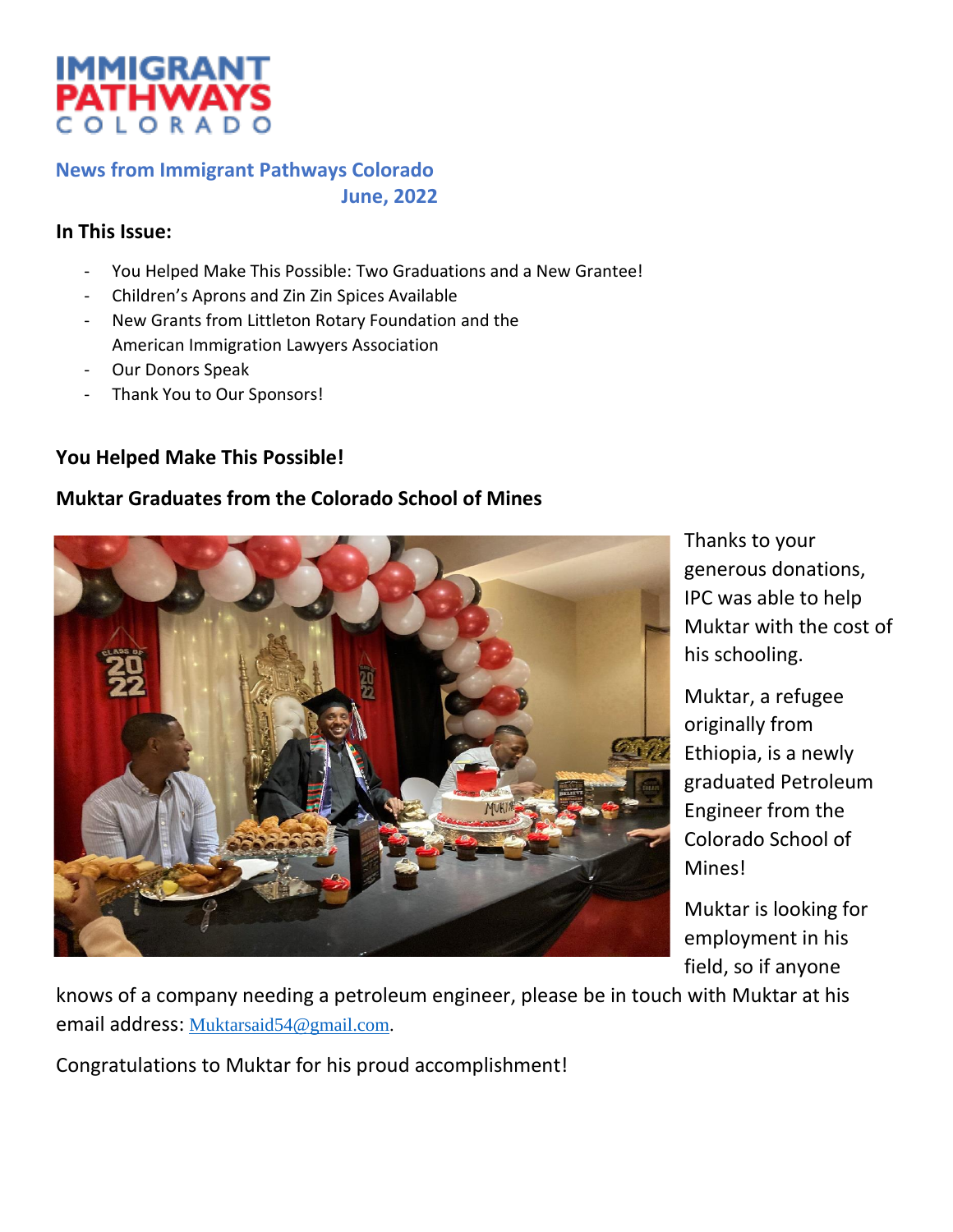## **Katya Graduated from Spring International Language Center**

In May, Katya, from the Ukraine, celebrated her graduation from Spring International Language Center, where she learned English.

Those who met her at IPC's April 9 workshop can testify that her English is now excellent.

Katya, or "Kate," as she is known, is in the U.S. on a student visa, and not allowed to work. Her father's business in Ukraine has been destroyed by war, so Katya has no home to go back to and no support from her dad.



We are grateful that some of the people who met Katya at the April 9 interactive workshop that IPC sponsored are offering her support, and ARC has provided her with \$250 in vouchers to ease her transition in the U.S.

Thank you to ARC and all of our best wishes to Katya!

### **Say Hello to New Grantee Johanna from Venezuela**

Johanna, a refugee from Venezuela. Johanna has received a grant from IPC to continue her studies in an accounting program at Emily Griffith Technical College. She asked that her photo not be used, and IPC respects her request and her right to privacy.



## *Together At the Table* **Children's Aprons & Zin Zin Spices Available!**



Looking for the perfect gift for someone special?

IPC's new *Together at the Table* Apron Project was unveiled at the April  $9<sup>th</sup>$  workshop and proved very popular, with donors taking home all but one of the adult aprons available (blue and gold, for a donation of \$20 plus \$5 S&H).

In addition, IPC still has **colorful children's aprons** in small (ages 2-6) and medium sizes (ages 6-12) for a donation of \$18 each plus \$5 S&H per total order.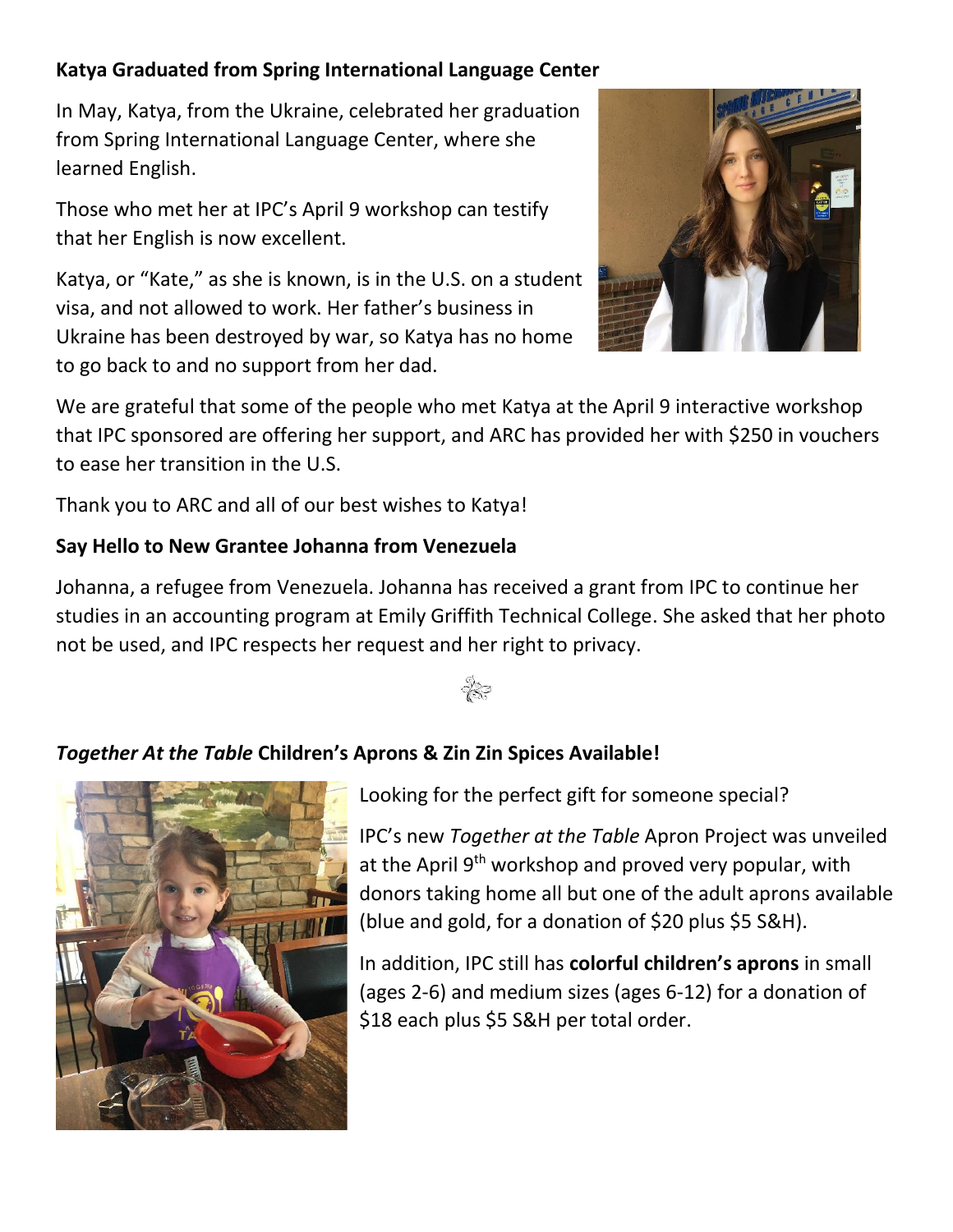Delicious **Zin Zin packets of curry spices** for meat/fish or vegetarian dinners are also available for a donation of \$10 per packet, plus \$5 S&H per total order.

Finally, IPC has just one **International Gift Box** remaining! For a donation of \$100 plus \$5 shipping and handling, you will receive a gift box that includes an adult apron, four cloth table coasters, one pot-holder and four cloth napkins.

All of the colorful items (except the apron) are hand-sewn and crafted by "We Made This," an employment skills training program for refugees. Fifty-five percent of all sales go to the person who made the item.



To order, contact [info@ImmigrantPathways.org.](mailto:info@ImmigrantPathways.org) Supplies are limited, so order soon!

## **IPC Receives Two New Grants!**

## **Littleton Rotary Foundation Awards \$1,000 to IPC**



IPC is proud to announce that it has received a grant of \$1,000 from the Littleton Rotary Foundation!

The Littleton Rotary Club was founded in 1922 and is now celebrating its 100<sup>th</sup> year. The Littleton Rotary Foundation was established in 1968, and provides generous assistance to nonprofits in the South Metro Area as well as to Rotary projects around the world.

Please thank the next Rotarian you meet!

## **American Immigration Lawyers Association Awards Another \$1,000 to IPC**

The American Immigration Lawyers Association has again made an award of \$1,000 to IPC. AILA has provided several years of funding, for which IPC is very grateful. Julia Guzman, an immigration attorney and member of IPC's Board, helped make the grant happen. Thank you, Julia!



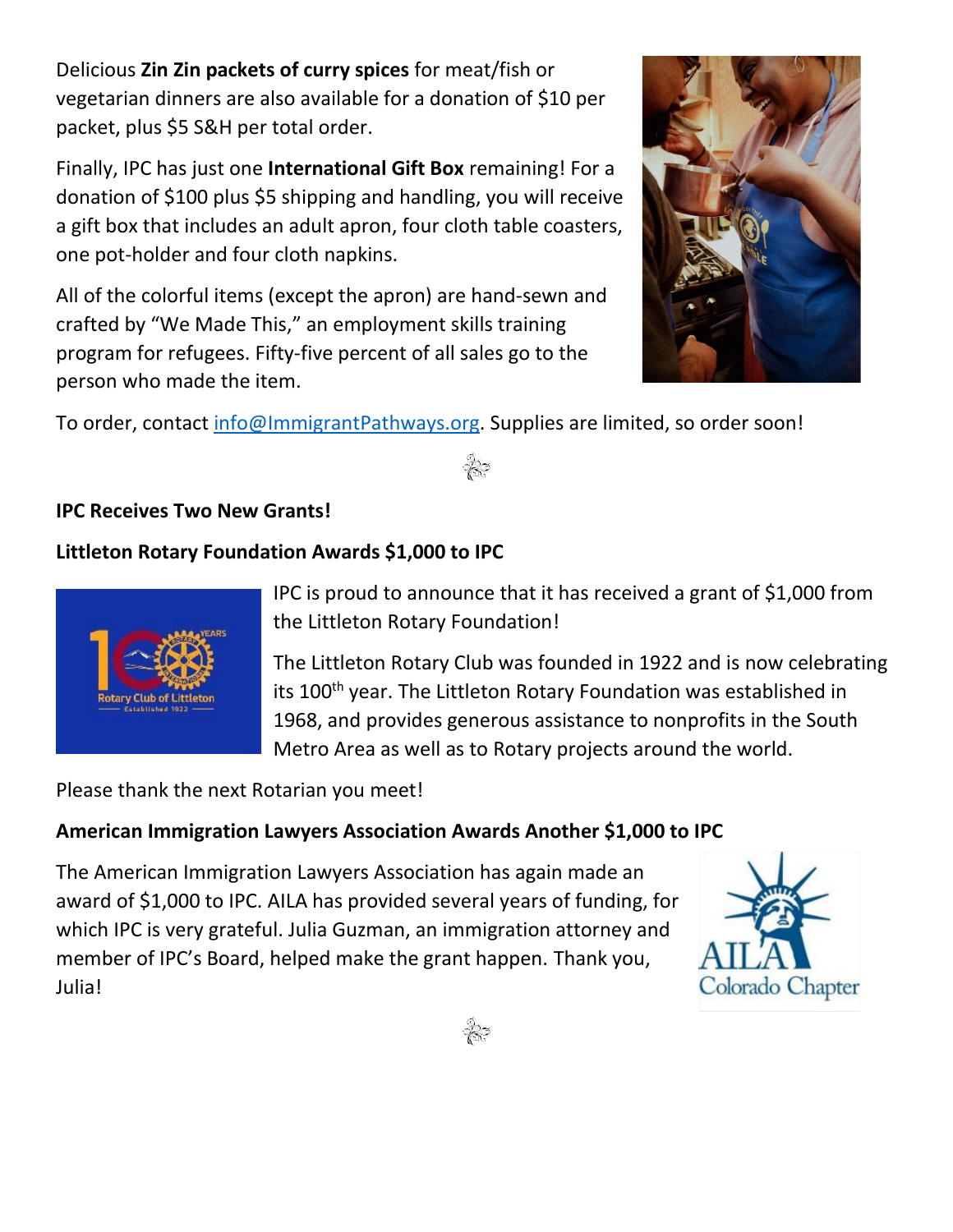### **April 9 Interactive Workshop Guy Bisuku's Story: Professional Needing Retraining**

Guy (pronounced "Gee") was a participant in the April 9 interactive immigration workshop sponsored by IPC.

Guy came to the U.S. as an immigrant from the Democratic Republic of Congo after winning the lottery run by the federal government. His biggest obstacle was the language, so he studied at Spring International Language Center to develop and improve his language skills.

Despite having worked in IT before coming to the U.S., it was difficult for him to get a job here. Thus, Guy started to retrain and took certification classes.

He is now successfully working for Spectrum and has his own you tube channel that focuses on IT training.

Participants in the workshop gained many insights from questions about the process that Guy had to go through, from applying for the lottery to actually arriving here, the difficulties he encountered during his adjustment period, the interactions he's had within the society, and the failures and successes that brought him to where he is now, which is quite impressive.

At every table, we celebrated Guy for having passed his citizenship test, and for the oathing ceremony scheduled for two days later.

We were also lucky to have other immigrants who participated, which allowed for sharing of additional immigrant stories, further enriching the experience of everyone who attended the workshop.

Written by Shirlaine Castellino IPC Board member and Guy's Facilitator

### **What Our Donors Tell Us**

A donor who makes regular gifts to IPC has sent this statement to us.

*I found Immigrant Pathways on ColoradoGives.org as I was looking for nonprofits to support. Given what's unfolding in the world around us, and the negative perception of immigrants that is held by some, I felt it was important to support an organization that not only embraces immigrants but really helps them in achieving a better life than they had in the country they emigrated from.*